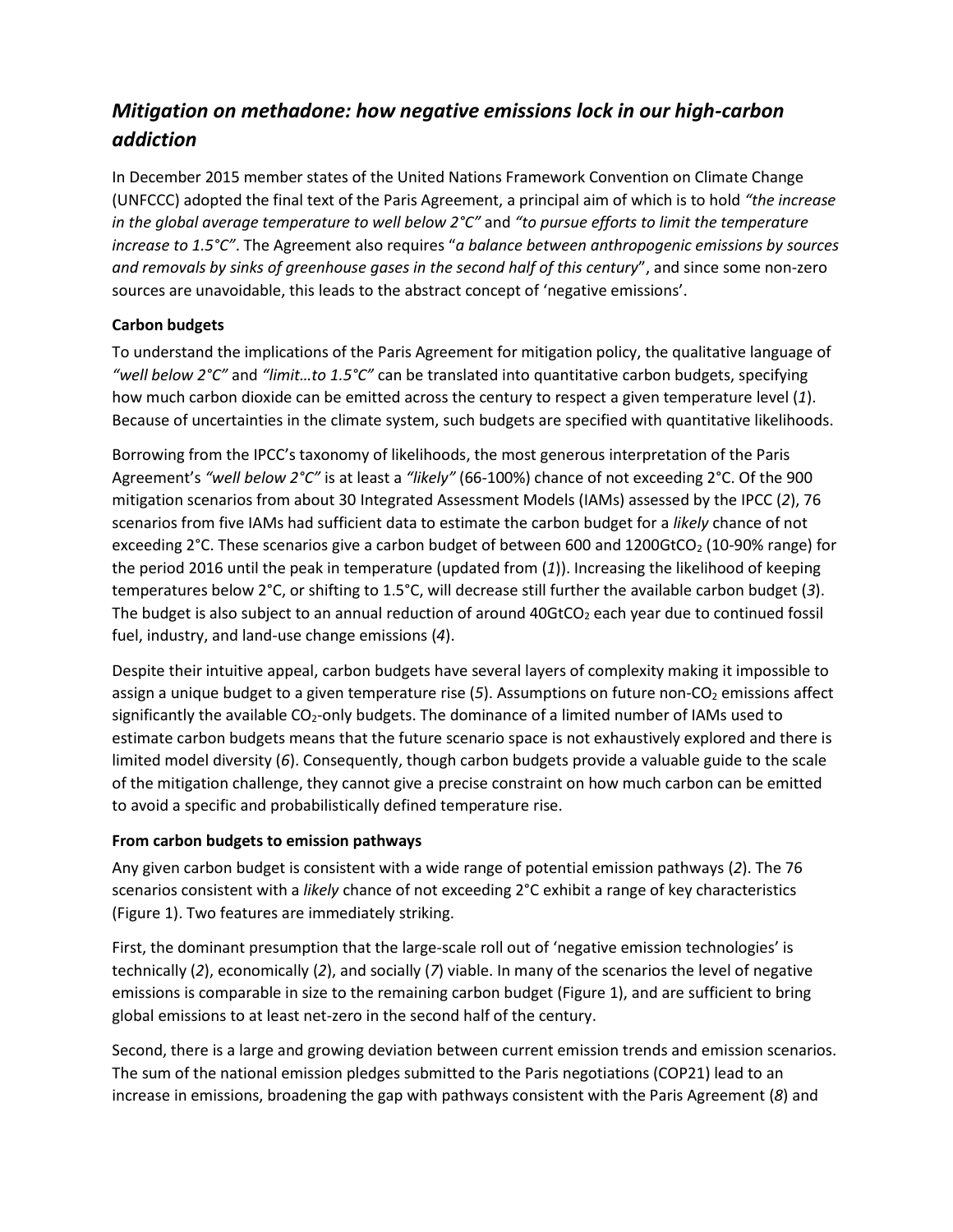requiring the need for either much more severe near-term mitigation(*9*) or additional future negative emissions.

It is not well understood by policy makers (*10*), or indeed many academics, that IAMs assume such a massive deployment of negative emission technologies. Yet when it comes to the more stringent Paris obligations, studies suggest that it is not possible to reach 1.5°C with a 50% chance without significant negative emissions (*3*). Even for 2°C, very few scenarios have explored mitigation without negative emissions (*2*), and contrary to common perception, negative emissions are also prevalent in higher stabilisation targets (Figure 2) (*11*). Given such a pervasive and pivotal role of negative emissions in mitigation scenarios, their almost complete absence from climate policy discussions is disturbing and needs to be addressed urgently (*12*).

# **Negative Emission Technologies (NETs)**

Negative Emission Technologies (NETs) exist at various levels of development (*13-16*). Afforestation (and reforestation), though not strictly a technology, is already claimed by countries as a mitigation measure (*17*). Bioenergy, in combination with carbon capture and storage (BECCS), is the most prolific NET included within IAMs and is used widely in emission scenarios. It has the unique feature of providing energy (via biomass combustion) and, in principle  $(18)$ , removing  $CO<sub>2</sub>$  from the atmosphere to provide a claimed economic benefit (assuming carbon is valued) which may offset, at least in part, the additional costs of using the technology (*19*) . The carbon is assumed to be fully absorbed during biomass growth, and is captured pre- or post-combustion and then stored underground indefinitely. Despite the prevalence of BECCS within emission scenarios, at a level much higher than afforestation, only one large-scale demonstration plant exists today.

Other NETs have not yet moved beyond theory or small-scale demonstrations. Alternative and adjusted agricultural practices, including biochar, can increase the carbon uptake in soils (*14*) (Smith 2016), and a variety of countries have already proposed these as policy measures. It is possible to use direct air capture to remove  $CO<sub>2</sub>$  from the atmosphere via chemical reactions, with subsequent storage similar to CCS. Enhancing the natural weathering of minerals (rocks) is able to store carbon in soils, land, or oceans. Natural carbon uptake in the ocean can, potentially, be increased through the introduction of biological or chemical catalysts. It is also possible new technologies, designs and refinements will emerge over time, though caution must be exercised as to the timeframe for such novel technologies to reach maturity and subsequently be rolled out at scale.

## **BECCS: a political panacea**

The allure of BECCS, and other NETs, stems from their promise of much reduced political and economic challenges today, compensated by speculative technologies tomorrow. Given the huge opportunities for near-term, rapid and deep reductions in energy demand at little cost (technical and behavioural), alongside ongoing cost declines in many renewable energy technologies, it is understandable that concerns arise as to why BECCS is used so prolifically in emission scenarios.

The answer is simple. Integrated assessment models apply discount rates, often have perfect foresight, and typically find that large-scale BECCS pathways are cost-optimal solutions over the  $21<sup>st</sup>$  century. In effect, the discounted cost of BECCS in future decades is less than the cost of deep mitigation today. In postponing the need for rapid and immediate mitigation, BECCS licences the ongoing combustion of fossil fuels whilst still, ostensibly, fulfilling the Paris commitments. What's not to like?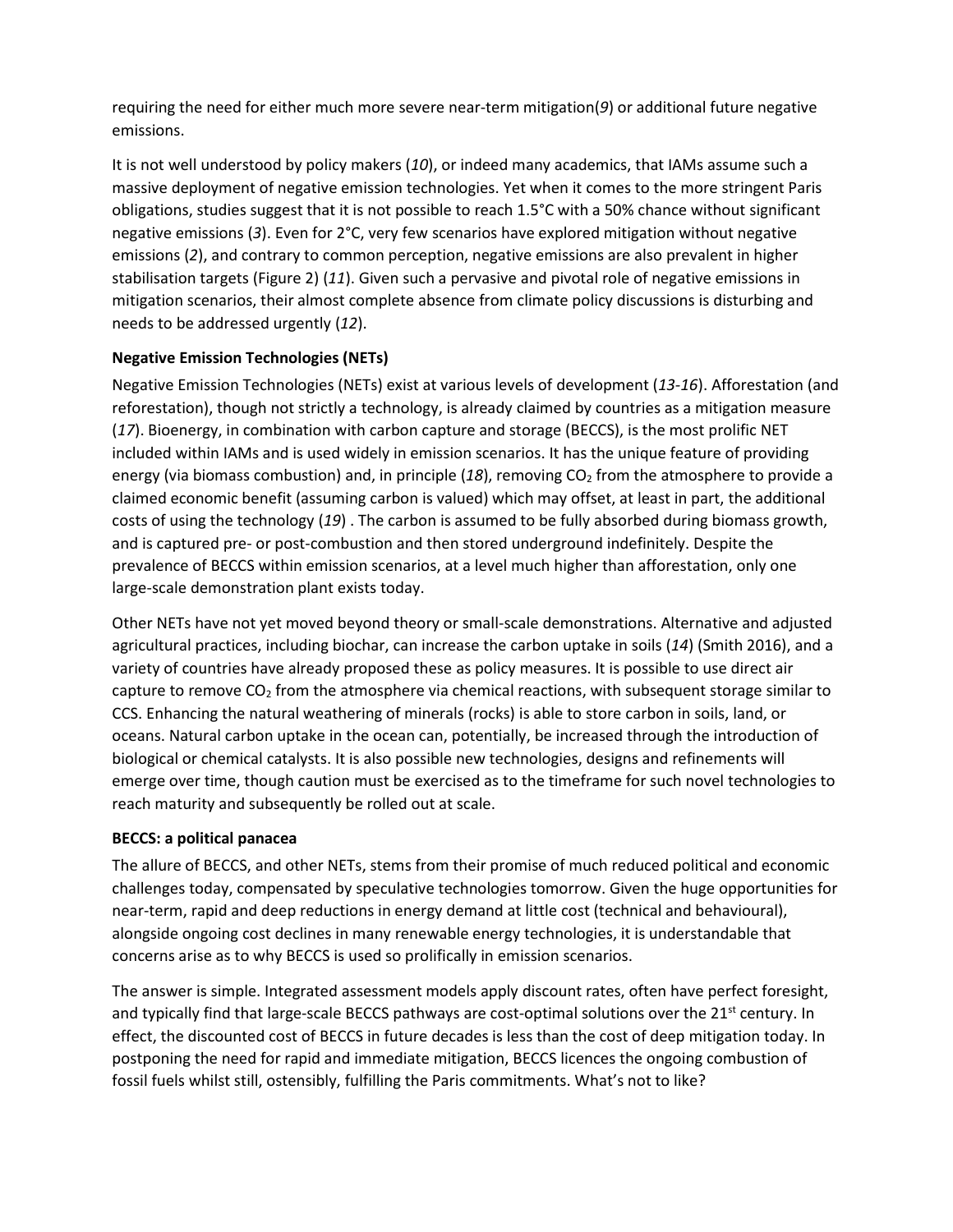Technically, BECCS simply combines bioenergy with CCS. In practice, both of these key components face major and perhaps insurmountable obstacles. Two decades of research and several pilot plants have struggled to demonstrate the technical and economic viability of power generation with CCS, even when combusting relatively homogeneous fossil fuels (*20*). Substituting for heterogeneous biomass feedstock adds to the already considerable challenges. Moreover, the sheer scale of biomass used in IAMs informing government policy raises profound questions (*15*) about carbon neutrality, land availability, competition with food and competing demands for bioenergy from the transport, heating and industrial sectors. Beyond this, the logistics of collating and transporting quantities of bioenergy, equivalent in energy value of up to half of total global primary energy consumption, is seldom addressed. While some studies suggest BECCS pathways are feasible, at least locally (*19*), the broader literature points to global scale limitations (*15*). Given the existing struggles of CCS and the continuing uncertainty about largescale bioenergy, BECCS remains a highly speculative technology.

Whilst all NETs are subject to a myriad of scientific and political uncertainties, BECCS has come to dominate the scenario landscape. However, as recognition of the ubiquitous role of BECCS has grown so have concerns about the efficacy of the sheer scale of deployment assumed (*15*). Land use impacts alone have been linked to a loss of terrestrial species greater than a 2.8°C temperature rise (*14*), leading to difficult trade-offs between biodiversity loss and temperature rise. There is also a dearth of detailed and robust analysis examining the trade-offs between large-scale deployment of BECCS (and all NETs) and the broader Sustainable Development Goals (SDGs). Such a level of circumspection is, however, far removed from the technical utopia informing the IAMs. Despite BECCS continuing to stumble through its infancy, many of scenarios assessed by the IPCC propose its mature and large-scale roll out as soon as 2030 (Figure 1).

## **Moral hazard and intergenerational inequity**

Ultimately, the appropriateness or otherwise of relying, in significant part, on NETs to realise the Paris commitments is an issue of risk (*11*). However, the distribution of this risk is highly inequitable, with the potential failure of NETs to deliver at the scale enshrined in many IAMs being felt most by those lowemitting communities who are geographically and financially vulnerable to a rapidly changing climate.

If NETs follow the idealised and rapid deployment assumed in the IAMs, and provided earth system feedbacks are reasonably linear, any reduction in near-term mitigation incentivised by future NETs will likely see only an incremental overshoot in temperature (*3*). In stark contrast, if the many reservations increasingly voiced about NETs (and significantly BECCS) turn out to be an accurate reflection of reality, the weakening of near-term mitigation and the failure of future NETs will be a prelude to rapid temperature rises reminiscent of the 4°C pre-Paris pathways (*8*).

NETs are not an insurance policy, but instead are much more akin to an unjust and high stakes gamble. There is a very real risk they will be unable to deliver on the scale of their promise. Consequently, if the emphasis on equity and the risk averse sentiment embodied in the Paris Agreement's *"well below 2°C"* and *"pursue … 1.5°C"* commitments are to have any traction, NETs should not form the basis of the mitigation agenda. This is not to say that they should be abandoned(*20, 21*), but that whilst they could very reasonably be the subject of serious research, development and potentially deployment, the mitigation agenda should proceed on the premise that they will not work at scale. The asymmetric implications of failing to do otherwise is a 'moral hazard' *par excellence.*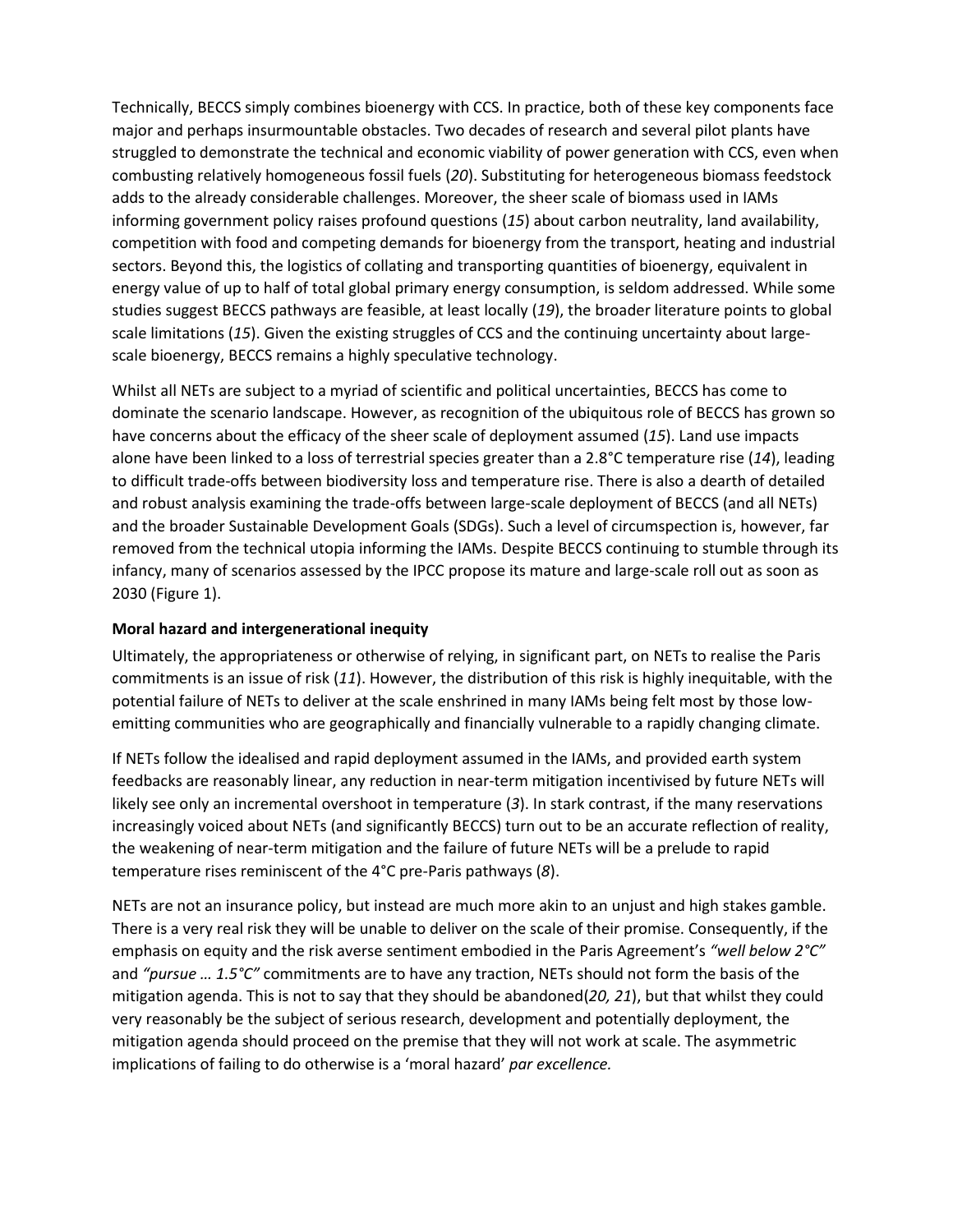

*Figure 1: The median of the 76 scenarios used to estimate the 2°C with 66% likelihood carbon budget showing project-scale and global negative emissions, compared to current emission trends and projections. The project-scale negative emissions (green) start around 2030, but do not overcome emissions (blue) to become net negative emissions globally (green hatch) until about 2070. Current emissions (dark grey) and projections based on the Intended Nationally Determined Contributions (INDCs, light grey) use a sizeable part of the carbon budget requiring more rapid emission reductions or more project-scale negative emissions than in existing scenarios. Project-scale negative emissions are estimated by converting the BECCS energy consumption (EJ/yr) using an average emission factor of 100tCO2/TJ and assuming 90% of the CO<sup>2</sup> is captured. The emission pledges (INDCs) in 2030 are estimated based on our 2011 emission estimates and the cumulative emissions in Rogelj et al (8).*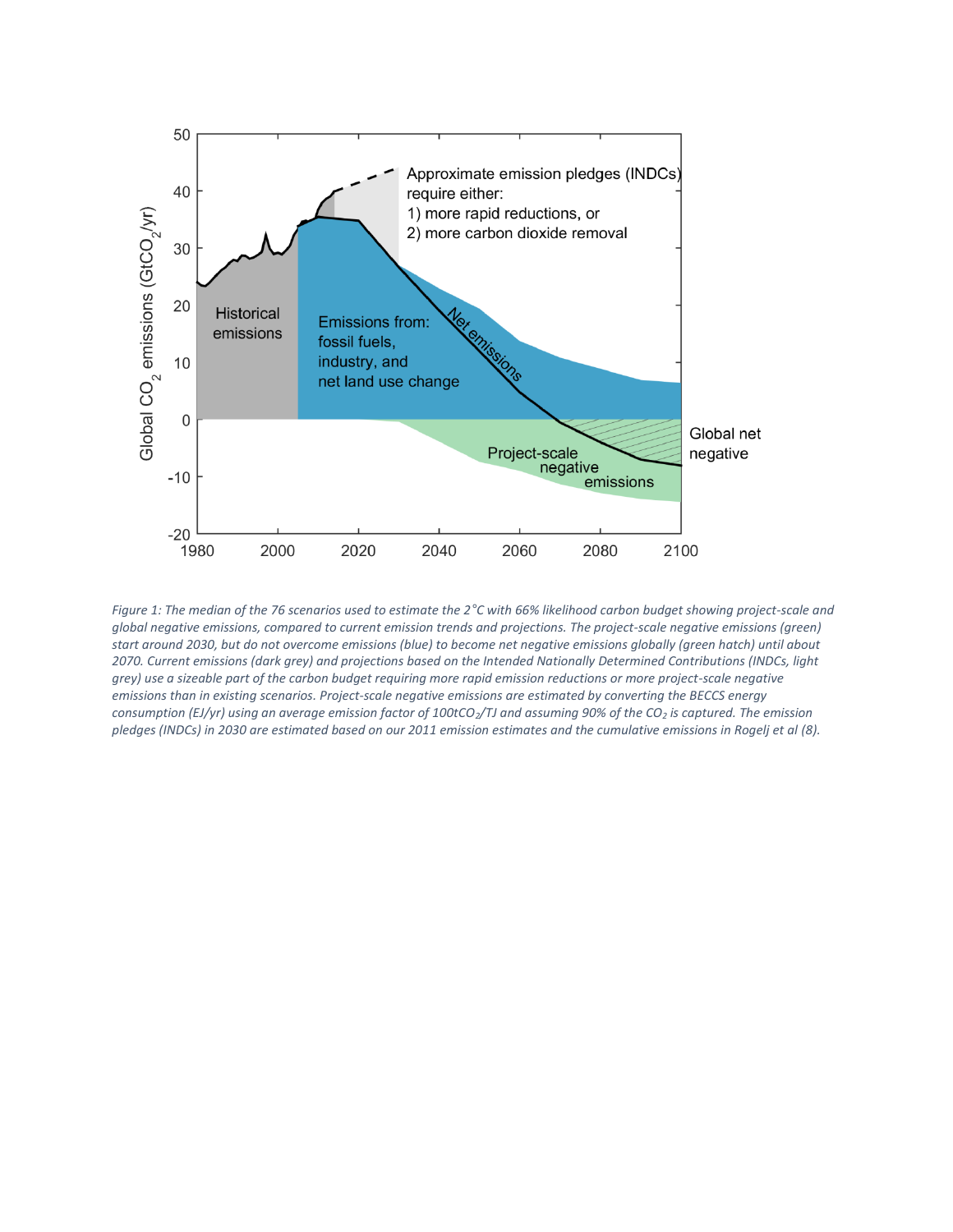

*Figure 2: BECCS is not only used in 2°C scenarios (430-480ppm), but is used at scale in all mitigation pathways. In fact, the scale of BECCS can be larger when temperatures exceed 2°C. All data from the IPCC scenario database (3).*

#### **References**

- 1. J. Rogelj *et al.*, Differences between carbon budget estimates unravelled. *Nature Climate Change* **6**, 245-252 (2016).
- 2. L. Clarke *et al.*, in *Climate Change 2014: Mitigation of Climate Change. Contribution of Working Group III to the Fifth Assessment Report of the Intergovernmental Panel on Climate Change,* O. Edenhofer *et al.*, Eds. (Cambridge University Press, Cambridge, United Kingdom and New York, NY, USA, 2014).
- 3. J. Rogelj *et al.*, Energy system transformations for limiting end-of-century warming to below 1.5°C. *Nature Climate Change* **5**, 519-527 (2015).
- 4. C. Le Quéré *et al.*, Global carbon budget 2014. *Earth Syst. Sci. Data* **7**, 47-85 (2015).
- 5. G. P. Peters, The 'best available science' to inform 1.5 °C policy choices. *Nature Climate Change* **6**, 646-649 (2016).
- 6. N. Stern, Economics: Current climate models are grossly misleading. *Nature* **530**, 407-409 (2016).
- 7. H. J. Buck, Rapid scale-up of negative emissions technologies: social barriers and social implications. *Climatic Change*, 1-13 (2016).
- 8. J. Rogelj *et al.*, Paris Agreement climate proposals need a boost to keep warming well below 2 °C. *Nature* **534**, 631-639 (2016).
- 9. Anderson, K. Duality in Climate Science, Nature Geoscience, 8, 898-900, (2015)
- 10. Anderson, K. Talks in the city of light generate more heat, Nature, 528, 437, (2015)
- 11. S. Fuss *et al.*, Betting on negative emissions. *Nature Clim. Change* **4**, 850-853 (2014).